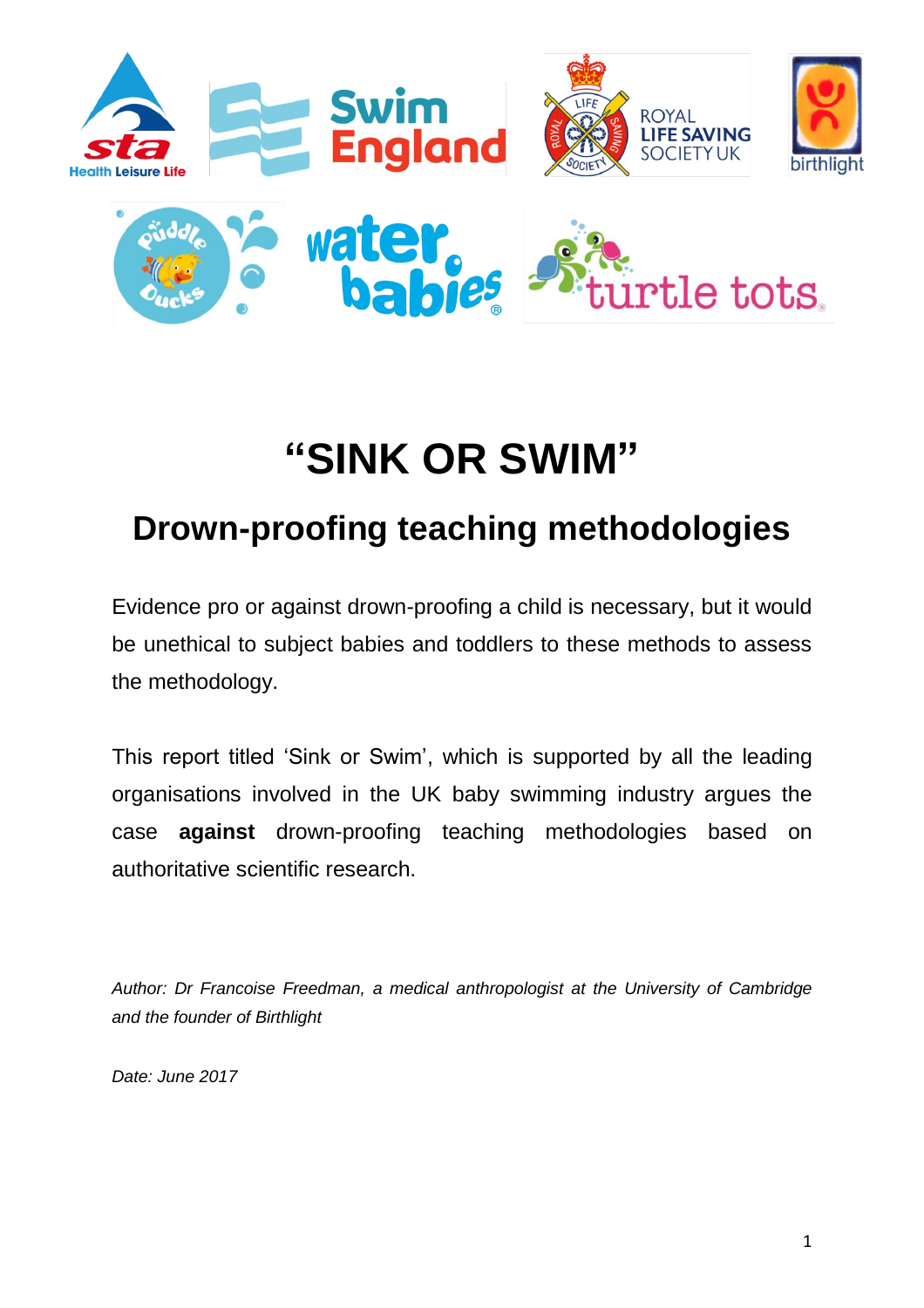## **Science-based early years swimming and water safety: happy and compassionate learning is a right of all babies and young children in the 21st century.**

Saving the lives of babies and children, preventing tragic accidents and protecting little ones by carefully developing their awareness of danger is a universal feature of parenting, not just among humans but among all beings who care for their young. We are terrestrial mammals, even though our aquatic past has now shown to be real. We have in-built mechanisms for diving, but only for a short time unless we develop them further in late childhood and adulthood. Teaching young children to swim early, and, even before swimming is mastered, acquiring water safety skills, has been a growing trend in swim schools in the last decades of the twentieth century. After the Second World War, technological advances in water treatment allowed the development of swimming pools and water sports worldwide. In warm climes, many people enjoyed having their own backyard pools, increasing the risks of drowning for young children. The two main approaches to protecting children: developing playful ways for teaching swimming in early years and drown-proofing techniques, have existed side by side since the 1950s. These approaches are not only different in the practices they advocate but they also correspond to contrasting views about how young children learn, with little overlap between them. <sup>1</sup>It took the bold vision and talent of Virginia Hunt Newman in Los Angeles in the late 1950s to show the world that not just the children of Hollywood stars but any child could achieve water safety around home pools through learning to swim early with a loving relaxed teaching style.

At the turn of the millennium, baby swimming was already a worldwide activity that drew practitioners from over 70 countries to the World Aquatic Babies Association's (later known as WABC) international conferences. It rapidly became a cultural must of early parenting in the affluent world and drew fathers to pools in increasing numbers as they became more involved in the care of their babies. In the process, baby swimming became an industry: classes became more structured, involving groups of parents and babies in short sessions with set protocols that vary across cultures in design, philosophy, content and scope. In

<sup>&</sup>lt;sup>1</sup> Conditioning relies on the older "reptilian" brain's survival response to threat. It is associated with emotional states of hostility, anger and anxiety, in contrast with the integration of cognitive functions in the three main parts of the brain in child-led learning. At the first sign of anxiety the brain shifts its function from the prefrontal lobes to the old defenses of the reptilian brain. Emotional well-being and social competence are now seen as the foundation of early learning and the bricks and mortar of brain architecture.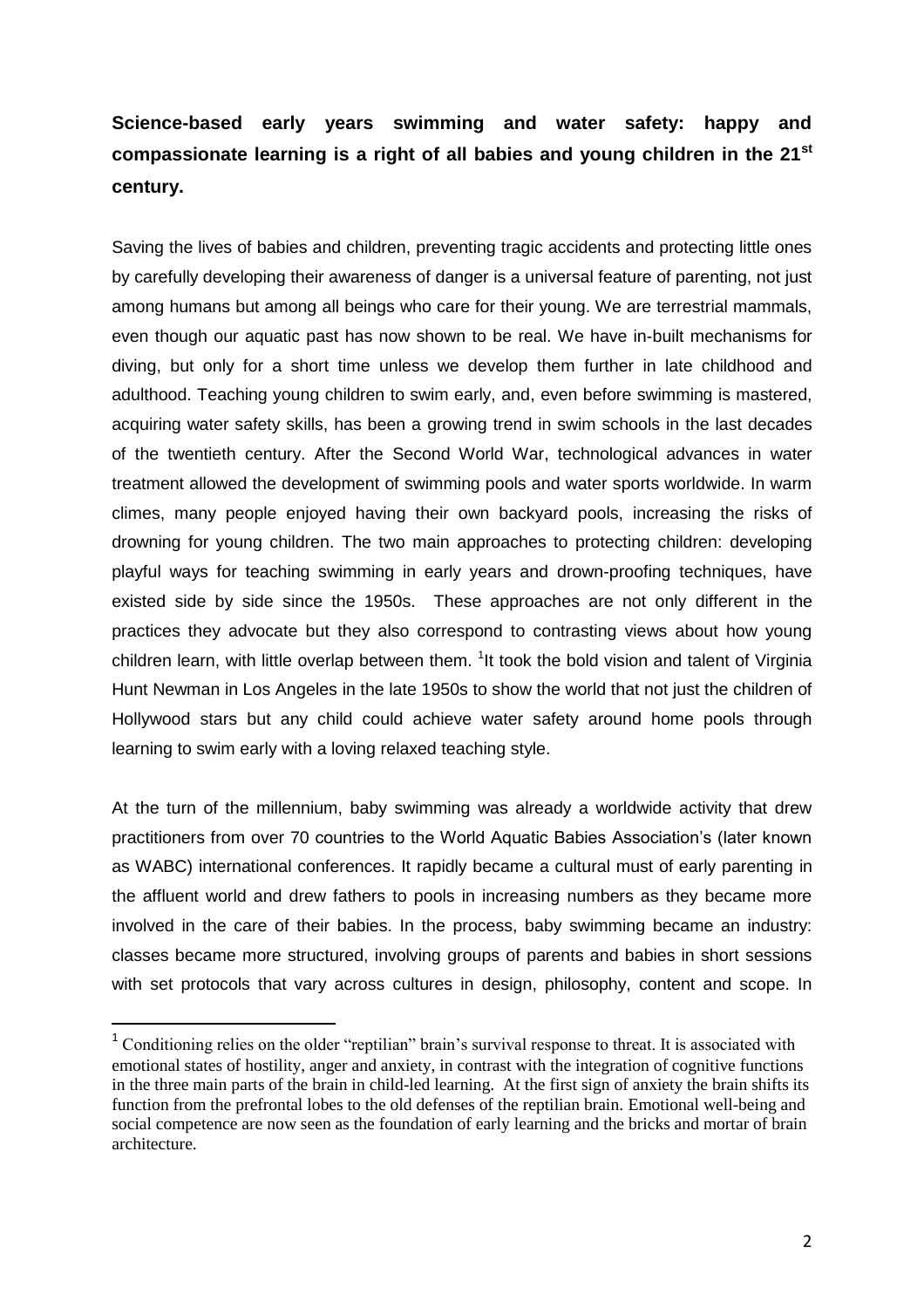some cases, the initial objective of early swimming has now taken second place to the shared enjoyable activities of parents and babies in water. Yet many parents watch the YouTube clips of small prodigies crossing pools with glee at age one, and the images of underwater baby swimming, as illusory as they have always been, keep their irresistible lure. After three years of assiduous baby swimming classes, some parents wonder why their children not only cannot swim but sometimes cease to like being in water, and may not perform better than their peers as they join standard swimming classes at age four/five. These are important questions all of us teaching infant aquatics need to pay attention to.

More recently, following videos being uploaded to YouTube that show parents in the USA using baby drown-proofing methods, many after sadly losing children to drowning, there has been an increasing amount of media attention about this teaching methodology in the UK. These popular US-based programmes for water "survival", actively promote the de-risking of drowning accidents for toddlers through classes in which babies are taught to float on their backs. Unlike the earlier versions of floating for survival, in these programmes, after achieving back floating, toddlers are also taught to swim from rolling to their front and propelling themselves through the water, rotating into a back float for breathing.

Any parent's heart goes out with empathy to those who have tragically lost a loved one to drowning. Their grief has naturally prompted them to seek ways to prevent other drowning accidents. But before teachers get trained in "survival" learn to swim methods and parents sign their babies up in the UK, there is an urgent need to examine the view that the prescriptive conditioning of back-float promoted to parents as insurance for their children's water safety is safe, acceptable and effective. This must be based on current scientific research – and not on the views of parenting experts who are not recognized scientists. It also seems worth asking ourselves, as baby swimming teachers, whether water safety should be imparted effectively by gentle methods in the early years.

The warning issued by the Canadian Red Cross, $<sup>2</sup>$  however, is worth taking on board:</sup> confidence imparted by either baby swimming classes or water survival techniques cannot substitute parental supervision, particularly in the first three years, but both can be combined for optimal outcomes.<sup>3</sup>

 $2$  2007. Parental supervision is paramount to protect babies and young children from drowning.

<sup>&</sup>lt;sup>3</sup> The recently launched Safety Around Water (SAW) program drills into children from age 2 the importance of notifying a supervising adult before taking a dip (with one three years old already saved) in combination with jump-push up-turn-grab and swim-float-swim skills.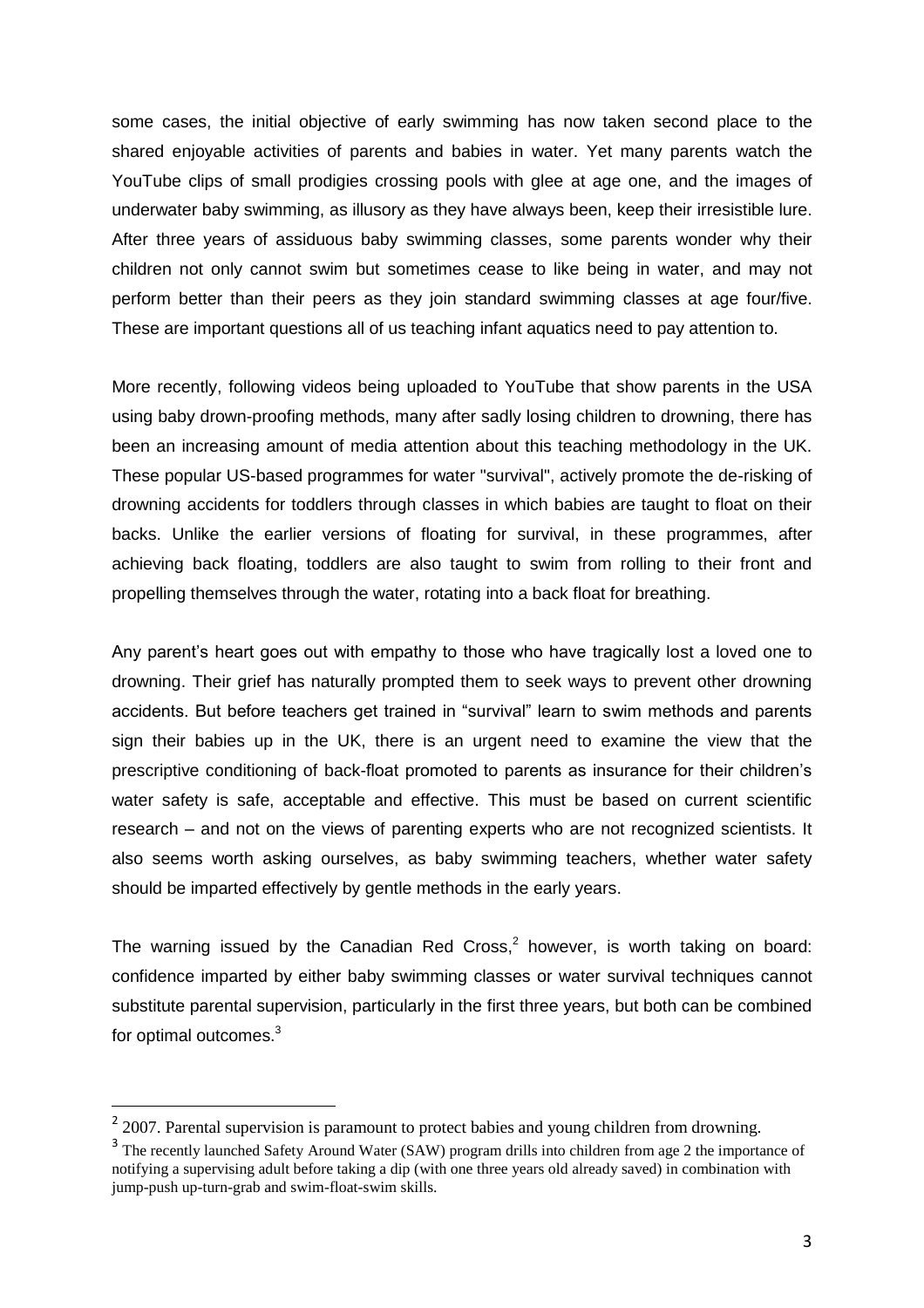The most popular drown-proofing method is currently the roll-on-the-back-to-float, developed as a learn to swim method in Australia in the 1960s. I became aware of it personally through Australian parents who trained their babies in the UK with this method in the late 1970s. They were very nice parents indeed. Yet the amount of stress they inflicted on their babies to have them floating on their backs in the name of water safety struck me as violent and morally unacceptable, not unlike the 'sink or swim' ways that senior citizens in the UK joke about when recalling how they were thrown in rivers or canals and hopefully would grab a pole held on to them as they surfaced. Two aspects of the drown-proofing method as it has been developed in various modalities for over fifty years, mostly in the USA, continue to prevail: 1. It is based on a conditioning that is necessarily violent because it interferes with babies' innate survival responses (reach out for loving parents' arms for comfort) and superimposes other autonomic responses (muscular tension, shallow breathing, suppression of crying for help). 2. It is exclusive of alternative progressions through which babies spontaneously develop movements in water, with possible detrimental implications.

Evidence pro or against drown-proofing is necessarily limited. It would be unethical to submit babies and toddlers to drown-proofing to assess this methodology. The arguments used in this article are drawn from authoritative research on the conditions necessary for optimal neuro-developmental pathways in infants and on the damage known to be caused by specific kinds of interference.

#### **Forceful conditioning is harmful to infants' delicate developing brains**

There is no parenting without conditioning. We need to impact on young children that they must wait before crossing roads, and wait on the edge of pools or walls before jumping. Learning to ride a bicycle requires initial support to gain balance. It is well known that learning to swim in early years demands considerable patience and perseverance from parents and teachers. Yet there is a continuum of conditioning. No one would support the beating of children into achievement, condoned in the "civilized" world in the nineteenth century. Enforced aquatic practices on babies who clearly protest, time after time, until they realize that protest is futile and eventually comply with the enforced practice, are equally questionable.

Conditioning a baby or toddler to float relies on an extreme form of the mechanism known as 'habituation'. Habituation is very helpful to keep babies asleep while ignoring other stimuli such as ambient noise. Yet creating neuro-pathways of habituation, such as ignoring something painful to the point that it becomes an ingrained behavior, verges on pathology. No amount of praise will compensate for the memory of inflicted pain. It just gets pushed in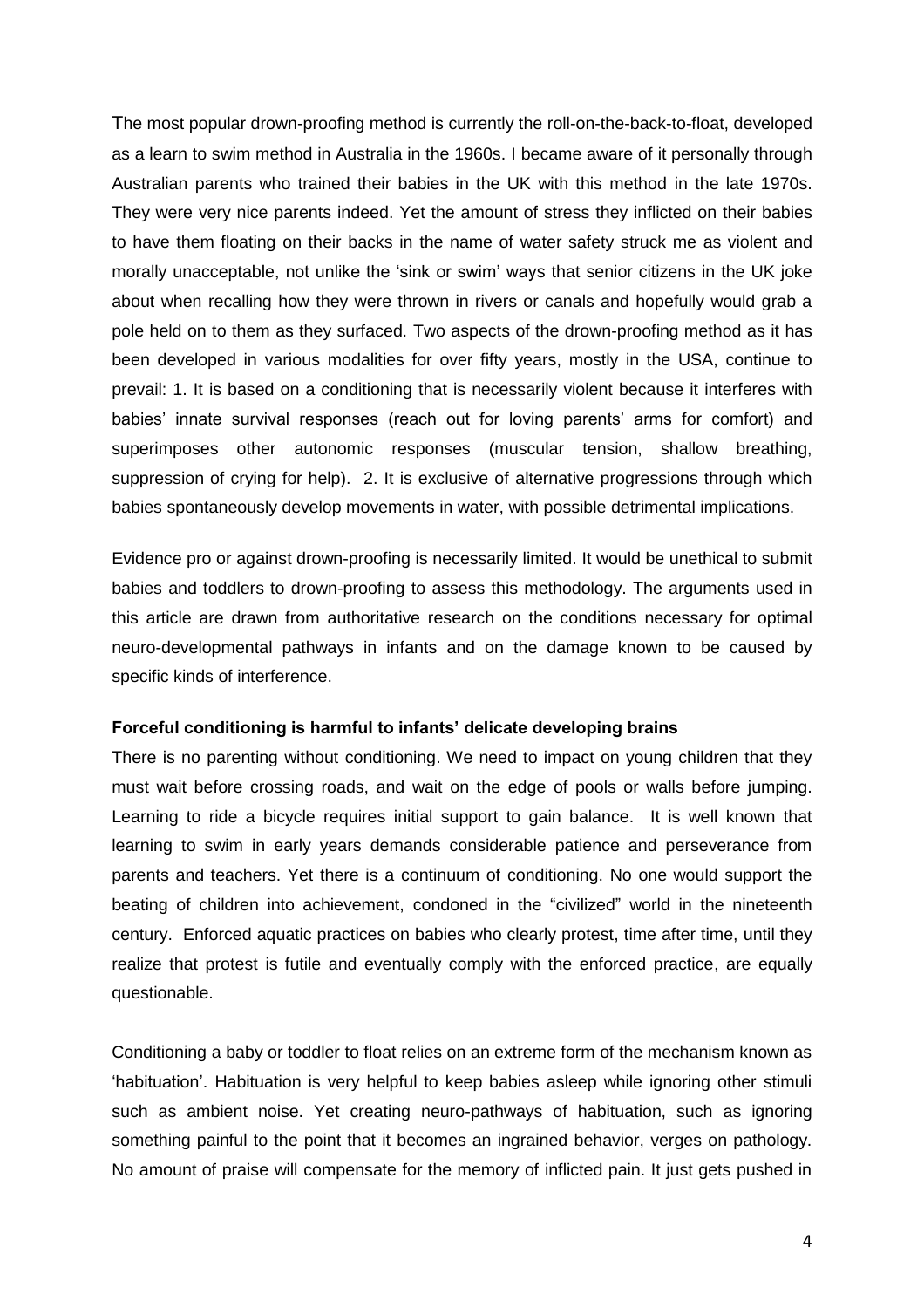the recesses of our brain, where it is recorded. While some children will escape unscathed, for others, the trauma may resurface in later years. We do not know who is at risk, so is it worth doing?

No. The answer is clear on two counts: scientific evidence and statistics. Even before the development of brain-imaging technologies, eminent pediatricians and infant psychologists engaged in pioneering research about early brain development highlighted sensitive mechanisms and their long-term implications, with revolutionary implications for parenting. In a nutshell, this research showed how the affective context of early learning is paramount. As Sue Gerhardt highlighted in her book entitled "Love matters" (2004) infants need a supportive learning environment to regulate their affects. One complex issue of drownproofing is its ambivalence. While parents entrust their infants to trainers with loving intent, the experience of enforced conditioning does not match this loving intent for the child. The contradictions inherent in receiving praise and rewards at the cost of inflicted pain are known to those who study child abuse. For a young child, being thrown into the water and struggling to keep afloat under the loving gaze of his parents simply does not amount to the perception of the world as a safe place.

How much violence has been inflicted on babies under the pretext that it is for their good? The case made for saving infants' life is indubitably the most powerful justification of all. Desmond Morris wrote books on babies out of his near-death experience with pneumonia developed from exposure to cold English winter weather when left in his pram in the garden, a Victorian practice seen as invigorating. Many of us frown upon the repetitive submersion techniques of Igor Tjarkovsky, also deemed to strengthen babies (once their screaming protests are stifled). There is a clear difference in body language between common babies' bouts of crying and toddlers' temper tantrums, and the distress crying or screaming of infants who use these to communicate situations they perceive as intolerable. Parents must not be fobbed off by the casual dismissing of this difference in recent promotion posts on drown-proofing. It is real. We can't go back to past ignorance. Safeguarding the fundamental means by which vulnerable infants communicate their needs is a moral duty for all those working with parents and infants.<sup>4</sup>

 $4$  This is made explicit in the UN Convention on the Rights of the Child. The UK is a signatory. Only two countries, the USA and Somalia, are non-signatories[. https://downloads.unicef.org.uk/wp](https://downloads.unicef.org.uk/wp-content/uploads/2010/05/UNCRC_summary-1.pdf?_ga=2.41759141.62319348)[content/uploads/2010/05/UNCRC\\_summary-1.pdf?\\_ga=2.41759141.62319348.](https://downloads.unicef.org.uk/wp-content/uploads/2010/05/UNCRC_summary-1.pdf?_ga=2.41759141.62319348) Article 19.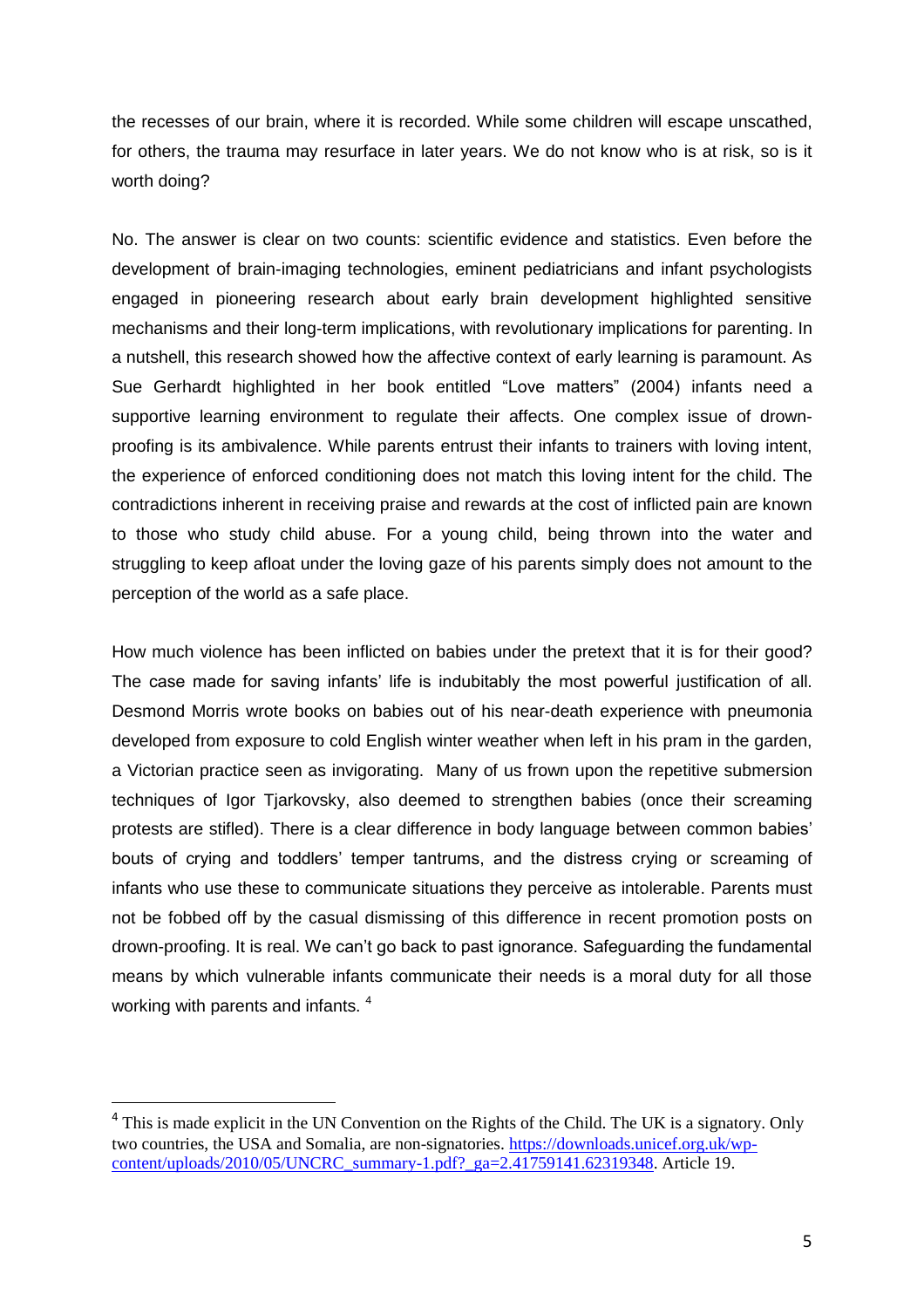Survival techniques impart in infants the perception of water as a medium in which it is unsafe to relax and play. While they may not affect all infants negatively, at least some of them will find it difficult to erase early memories of distress associated with water training.

Recent discoveries have been made about the development of memory through the experimental visual recording of the effects of emotional responses on babies' brains. They offer irrefutable evidence that violence, in the sense of something done against babies' fledgling will, expressed through distressed crying (and later through refusal), is harmful in the short, medium and long term. When babies' signals are ignored and violated at the preverbal stages of development, the hypothalamus, that acts as a control center for stress, regulates the release of cortisol while the amygdala evaluates threats. Since cortisol thresholds are set for life in infancy, if extreme stress is repeated, the practice may result in raised cortisol levels, known to increase feelings of anxiety later in life.<sup>5</sup>

In learning by conditioning, the training process is initiated by the trainer, and the babies or children's usual response mechanisms are ignored. Reciprocal dynamic interactions shown to be essential for healthy brain development in the first two years, as the foundations of "executive function" and "self-regulation", are dismissed for the sake of survival training. Is this an acceptable trade-off?

When the prevention of early drowning is at stake, are the neurologically harmful practices of forceful conditioning justifiable to save the lives of young children who accidentally slip in the bath or fall into deep water? Let's look at national available figures on drowning fatalities among infants aged 0 to 4 years. Clearly, the flip and float technique has limited relevance for safety in home baths. In relation to accidental falls into deep water, to which most promotion of "survival" is directed, drown-proofing needs to be proven safe and effective. If it is not a safe approach from a neurological developmental viewpoint, has it however been shown to be effective?

In the UK in 2015, there were four deaths of 0-4 years old babies/children by drowning. Two were in home baths and two were in ponds. No details are supplied on the ages of the children. The ratio of 0-4 year olds drowning in home baths in the USA is also comparable with those drowning in home pools. In the European Union, aggregated numbers of

<sup>5</sup> Center on the Developing Child at Harvard University (2016). *From Best Practices to Breakthrough Impacts: A Science-Based Approach to Building a More Promising Future for Young Children and Families.* Retrieved fro[m www.developingchild.harvard.edu.](http://www.developingchild.harvard.edu/)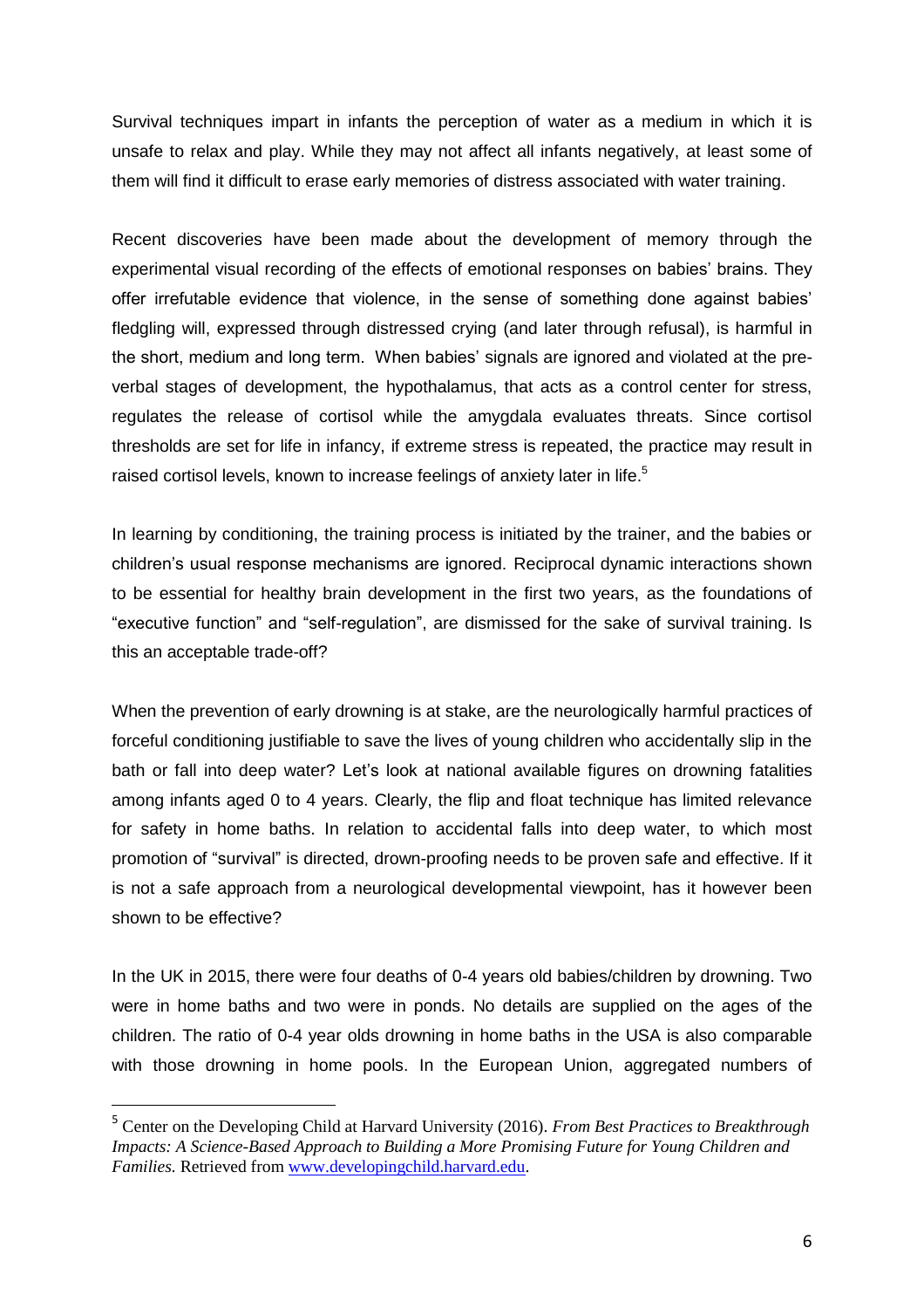drowning are low in the 1- 4 years old group compared with numbers of drowning among older children<sup>6</sup>.

It is remarkable that in the countries of the European Union, water safety/drowning prevention scores (life guarding and legal enforcement of fences around home pools) 'did not correspond to drowning deaths for all countries with no clear pattern of reduced mortality for those countries with higher water safety scores'.

With a heart-felt acknowledgement of how devastating it is for parents to lose a child by drowning, a striking aspect of these national statistics is the very small number of drowning fatalities among 0-4 year's old children, in relation to the potential damage risked by inflicting harmful techniques on a high number of children in the population. Epidemiologically, this ratio requires careful consideration based not only the number of children at risk of drowning but on the circumstances of drowning.<sup>7</sup>

As far as I know, there is no quantitative research demonstrating general efficacy in a way that makes drown-proofing justifiable from implementation as a policy for the prevention of death by drowning in the 0-4 year children population. We have anecdotal evidence and spectacular clips of babies and toddlers able to float for up to three minutes while waiting to be rescued after being thrown in deep water with clothes on. While this level of achievement can appeal to parents seeking demonstrations of efficacy, how generalized is this performance in cohorts of babies and young children attending specific programs? The argument may be comparable to baby swimming schools which present clips of star performers while most class participants cannot swim independently in their third and even fourth years. Given the impossibility of conducting randomized controlled trials on practices that are preventive, both on ethical grounds and due to the very low statistical ratio of drownings, neither drown-proofing nor gentle baby swimming methods can be proven to

<sup>6</sup> Source: WHO European Detailed Mortality Database (EDMD) 2008-2010 (0-1 year: 0.35 per 100,000 female babies, 0.4 male babies; 1-4 years: 0.7 per 100,000 female children, 1.7 males). The UK has the lowest overall mortality from drowning in the 0-4 population in the EU but no details are provided about the circumstances of drowning.

<sup>&</sup>lt;sup>7</sup> As pointed by Clare Haskett from Turtle Swim School 'Even a competent swimmer can lose their lives in the water - whether it's due to a bump on the head as they fall, or because they fall into cold water. There isn't any way to make a person completely drown-proof, so there's no reason to adopt extreme methods for the "just in case" scenario that the child happens to fall into the water in favourable circumstances'. May  $16<sup>th</sup>$ , 2016. [http://www.turtlesswimschool.co.uk/single](http://www.turtlesswimschool.co.uk/single-post/2016/05/16/Drownproofing-methods)[post/2016/05/16/Drownproofing-methods](http://www.turtlesswimschool.co.uk/single-post/2016/05/16/Drownproofing-methods)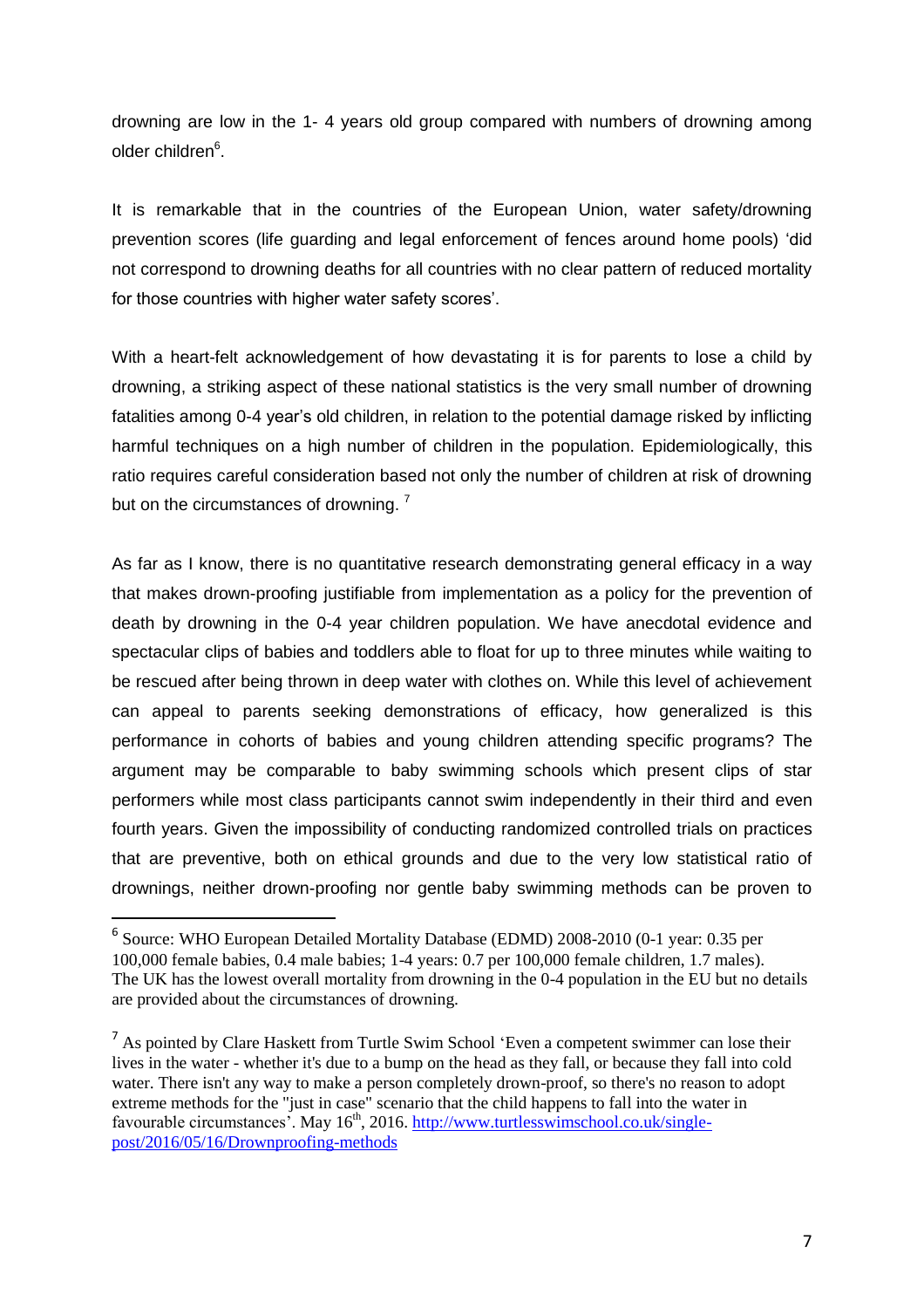make a significant difference in eliminating or even reducing the incidence of drowning in early years. In the absence of evidence, the rule of "do no harm" seems to be paramount.

In the light of both research showing that violent conditioning is detrimental to early brain development, potentially causing trauma to sensitive infants, and the unproven outcomes of drown-proofing methods in statistically reducing drowning fatalities among the 0-4 year children population, forcefully training large numbers of infants to roll over and back float is therefore not socially commendable. The policy statement issued by the Australian Association of Infant Mental Health about controlled crying –leaving babies to cry to sleep unattended- may apply to drown-proofing: (it) 'is not consistent with what infants need for their optimal emotional and psychological health, and may have unintended negative consequences'.<sup>8</sup>

### **Rotations to back float enforced on infants differ from spontaneous rotations developed by infants in the progression to unaided swimming and hinder free movement that is key to early learning.**

A second claim made by drown-proofing schools is that their methods provide a foundation for early swimming. One of the tenets of back-float enforcement, since its Australian early forms, is that learning to swim is best achieved in a horizontal position and that this needs to be secured at all costs, as early as possible. Let's look at this statement carefully because enforced back float may interfere with the normal integration of primitive and postural reflexes if done during sensitive developmental windows.

As soon as babies have gained head control, their next obsession is to develop muscles that will help them to sit up half way through their first year and then, progressively, to stand up at the end of their first year. Any baby swimming teacher knows the frustration of a baby who has developed a righting reflex ahead of his or her happily back floating peers in a class. Frantic kicking and uncoordinated movements aim at resuming a preferred upright posture, after which smiles are returned because needs are fulfilled. Forcing a baby to float on her back in the second half of the first year is acting against the developmental drive of human posture, the primal aim of which is to attain verticality in a top-down spinal developmental sequence. For babies forced to float on their backs, the development and then the integration of the righting reflex are suppressed at a time when they are crucial to the

<sup>&</sup>lt;sup>8</sup> [http://www.naturalchild.org/guest/pinky\\_mckay.html](http://www.naturalchild.org/guest/pinky_mckay.html)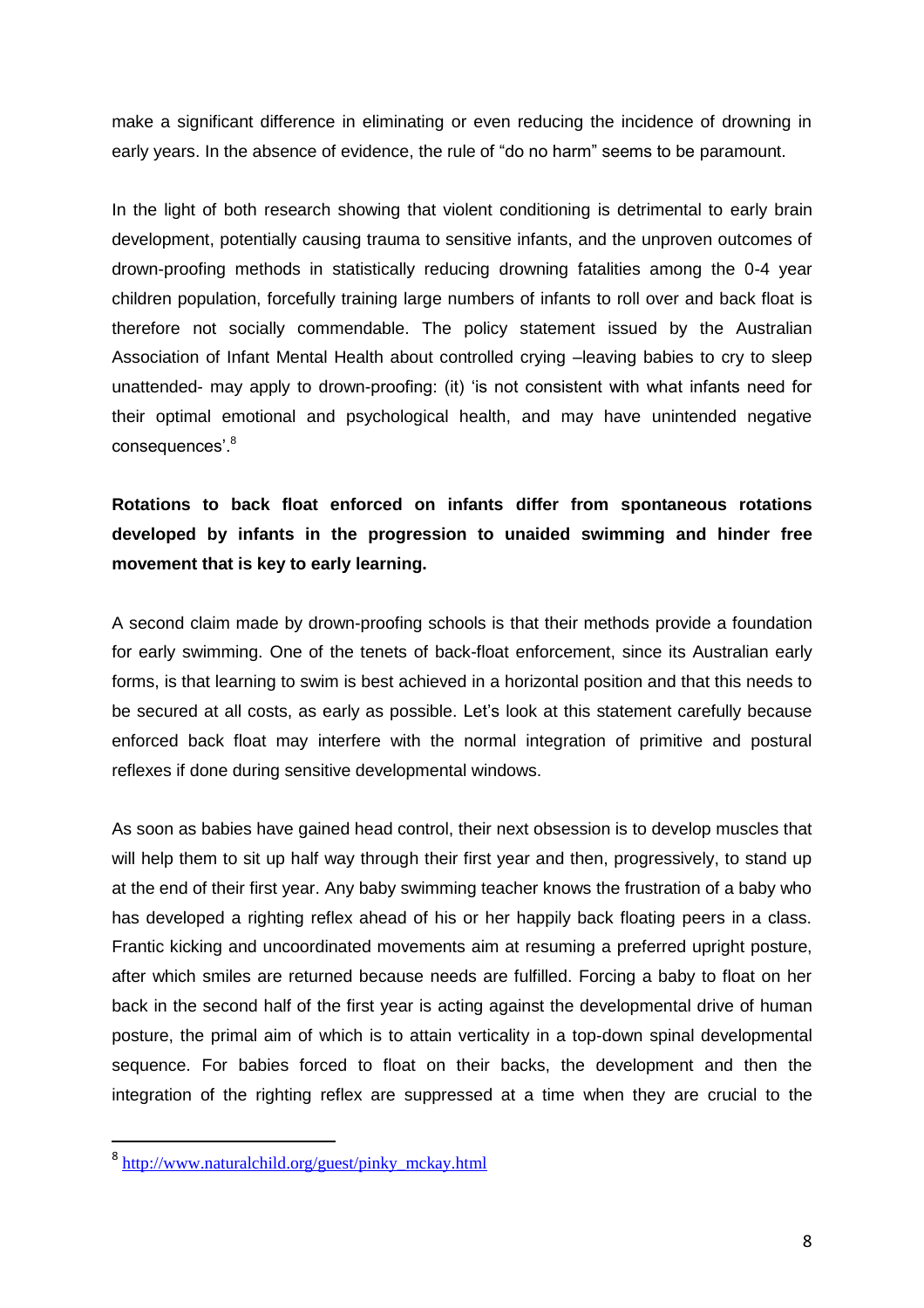integration of both primitive and postural reflexes most particularly the Symmetrical Tonic Neck Reflex.

As Shawn Tomlinson from Birthlight points out, 'The primitive Asymmetrical Tonic Neck Reflex<sup>9</sup> focuses on integrating the lateral sides of the body while securing head control, which of course provides optimum breathing positions. Moreover, the Symmetrical Tonic Neck Reflex, which is a postural reflex, ensures the integration of the upper and lower halves of the body as infants activate them in their desire to turn and rotate. These movements can only happen fluidly because of previous movement and practice of the more primitive movements'. Toddlers who have been encouraged early to rotate from prone to supine supported positions in their parents' arms in the water favor rotation to back float among other options to surface to breathe when they start propelling themselves in water. While some toddlers who have been trained to roll over and back float may well progress to elective rotations using voluntary movements, others are likely to be impeded in this progression due to early enforced back floating.

While it may gain a few precious minutes to allow babies' rescue after accidental falls in deep water, we need to consider the implications of survival back float for the vestibular system, their self-perception in space and overall sense of balance. We cannot ignore the important research showing that that motor planning involves the entire brain. The cerebellum, identified as the "movement centre" has recently been shown to be connected to the cortex (cognition centre) through a neurological cable of 40 million nerve fibres feeding information both ways, with implications for emotional balance and memory retrieval<sup>10</sup>. Lots of active movement and varied sensory experience in water are conducive to child-controlled motor planning as something highly enjoyable. Oxytocin and endorphins, the 'feel good' hormone, are triggered by free movement, in contrast with cortisol in the stress-inducing survival learn to swim methods.<sup>11</sup>

<sup>&</sup>lt;sup>9</sup> The ATNR is important for developing homolateral one-sided movements. When the infant turns his head to one side, the arm and leg of that side automatically extend.

<sup>10</sup> Masten, A.S. 2012. Risk and resilience in development. In P.D. Zelazo ed. The Oxford Handbook of Developmental Psychology Vol.2. New York: Oxford University Press.

<sup>&</sup>lt;sup>11</sup> In a longitudinal study, Dr. Liselott Diem and her colleagues reported that children who had taken part in baby swimming lessons from the age of 2 months to 4 years were better adapted to new situations and had more self-confidence and independence than non-swimmers. Diem, Undeutsch, Lehr, Olbrich, "Early Motor Stimulation and Personal Development: a study of four to six year old German Children*." Extract by Editor. Swimming World* 21 (12):14, 1980.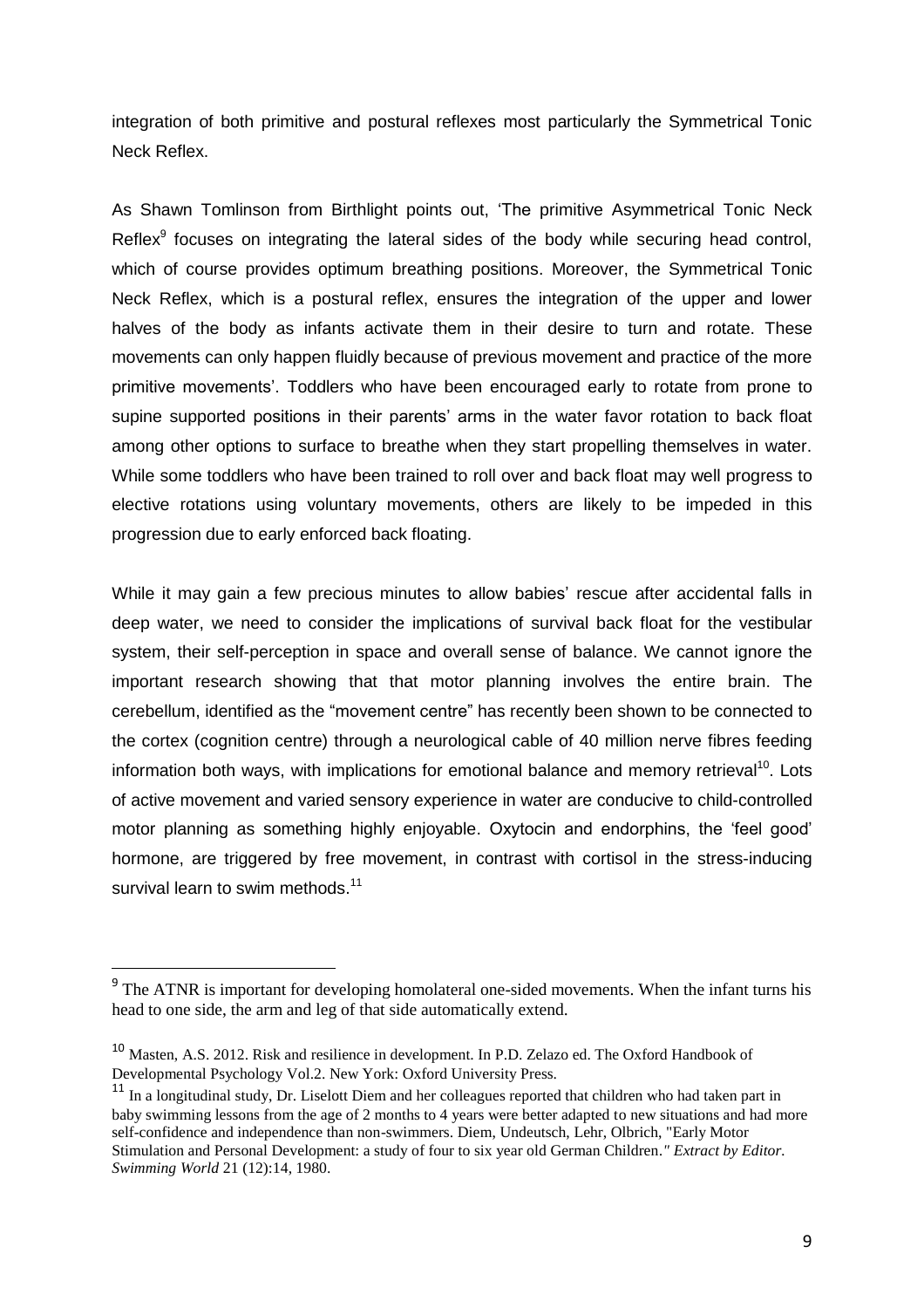At Birthlight we encourage rotation with various practices that correspond to developmental stages and the known healthy and timely integration of primitive and postural reflexes in early years to develop the bilateral cross patterning movements of swimming that are uniquely helpful in activating both brain hemispheres and all four lobes simultaneously, increasing the ease of learning.<sup>12</sup> Our vision is that of a water-safe but bold three-year old little swimmer who loves flipping, rolling, tumbling and finding his or her own unique progression for surfacing to breathe. This takes place through a playful lengthening and strengthening of movements initiated in the core body, precisely those movements impeded by enforced back floating.

Due to the heavier heads of babies under one in relation to their bodies, a lot of external stimulation is necessary to over-develop the cervical muscles needed to keep the face above water in back-floating. In my personal observation of Australian drown-proofed babies, only those close to one year achieved this without strain and considerable spluttering and swallowing water. From a long experience of assisting the progression of babies to spontaneous unaided swimming, and from watching Amazonian young children learning to swim with bits of balsa wood as floating aids, I would say that the most common transition is from a semi-vertical to a near horizontal body-balance. This takes place at some point in the third year, often closer to four than to two years old. Unlike older children who until not so long ago were encouraged to learn to swim without having their faces in water, toddlers gain their horizontal balance through the strengthening of leg, then arm movements that - as they soon find out from experience - are easier just under the water surface. While I would agree with proponents of the roll-on-back-to-float method that a body rotation for surfacing to breathe is preferable to lifting the head to breathe, toddlers initially go for one or the other - and it is not easy to convince them otherwise. Eventually, all start rotating without being taught as they extend their doggy paddle to something closer to freestyle. Parents who are told that their infants MUST first acquire a horizontal position in the water to learn to swim successfully are simply misled. As much as this applies to older children, it is detrimental in the case of infants. Parents must be reassured that infants' optimal body balance in the water evolves as they develop strength in their arm movements usually in their third year, in few cases earlier.

<sup>12</sup> Katy Bowman. *Alignment Matters: The First Five Years of Katy Says*. Propriometrics Press, 2013. Guertin, Pierre A. Central Pattern Generator for Locomotion: Anatomical, Physiological, and Pathophysiological Considerations. *Frontiers in Neurology*. 2012;3: 183. (Research on generation and modulation of rhythmic locomotor patterns.)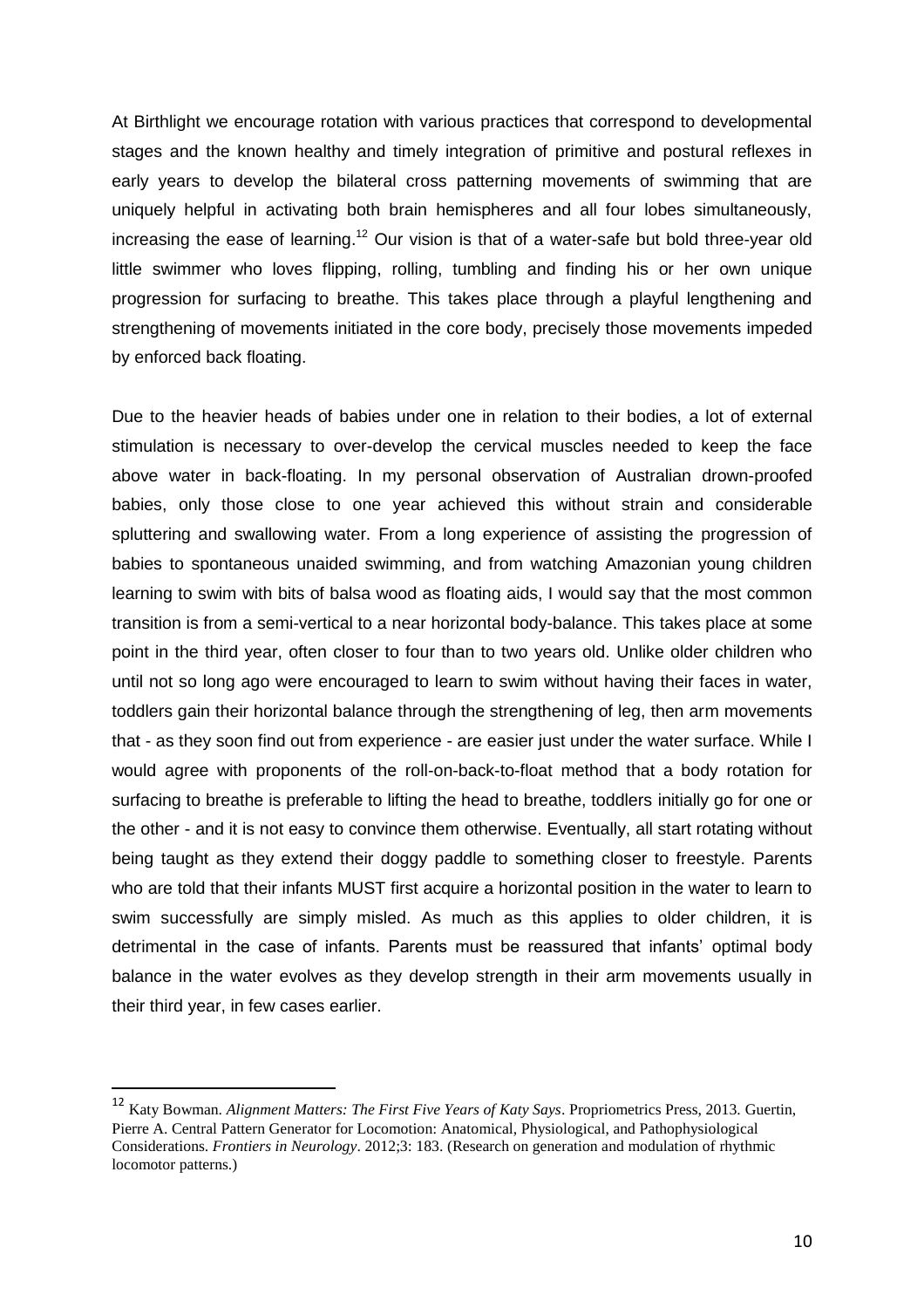Little mention has been made of breathing in the discussion of drown-proofing methods. Breathing ease, however, is key to successful swimming with the ability of slowly release carbon dioxide, often through the mouth rather than through the nose, in the rhythm of selfpropelling movements. It is well known that extended exhalations produce endorphins as they involve the parasympathetic nervous system, which may explain why even fast swimmers competing in short distances find swimming relaxing. Infants breathe in rapid cycles. They only learn to blow bubbles, a key skill to extend their exhalation in water, towards the end of their first year and through their second year. At Birthlight, we have found that once infants become breath-aware, there is no need to worry about signalling to them that they must close their mouths to avoid swallowing water and hold their breath. The 'gag reflex', active in the first ten months, progressively gives way to the diving response that is, at least partly, consciously mediated. Since infants' breathing rhythms respond to "entrainment" with parents or very close adults, blowing bubbles with them in the water is not just a game but an empowering training through which breath control is acquired individually, rather than following vocal cues dictated by adults.

Strong vocal commands or even cues used in drown-proofing and in submersion trainings, cause infants to hold their breath artificially. Yet once infants take charge of their breathing, whether they enjoy going under or not, they are infallible with the coordination of breath and movements in water, knowing when to dive and when to surface within their exact limits. Relaxed back floating without movement is difficult to achieve before the third year due to the lingering righting reflex and infants' body weight distribution. In contrast, back floating sustained by leg and arm movements relies on rapid shallow breathing due to the strain, at least in the early phases of learning. In the best circumstances, averting the unpleasant effects of a sinking face is associated with anxiety and the release of adrenalin and stressrelated hormones reinforcing shallow breathing. For children with a propensity to asthma, or who need extra reassurance in life, being supported in finding their breathing rhythm in water promotes a relaxed way that is conducive to find their buoyancy in their own terms.

To promote water safety and to enhance young children's chances of survival if they accidentally fall in water, back floating need to be placed in a context of multiple body rotations rather than be singled out as a static life-saving strategy.<sup>13</sup> While a baby under 24

<sup>&</sup>lt;sup>13</sup> 'We argue that a greater understanding of which types of swimming programme and water-survival skill training are most effective in preventing drowning will further aid drowning prevention efforts. Swimming skills are just one potential prevention strategy that must be considered in the context of a multifaceted approach that includes effective barriers, appropriate adult supervision and training in CPR'.

Eurosafe evidence statement: Water skills training (formal swimming lessons) to reduce the risk and/or occurrence of drowning.http://www.eurosafe.eu.com/csi/eurosafe2006.nsf/wwwVwContent/8814C527AFCE120BC125785B002C8885?o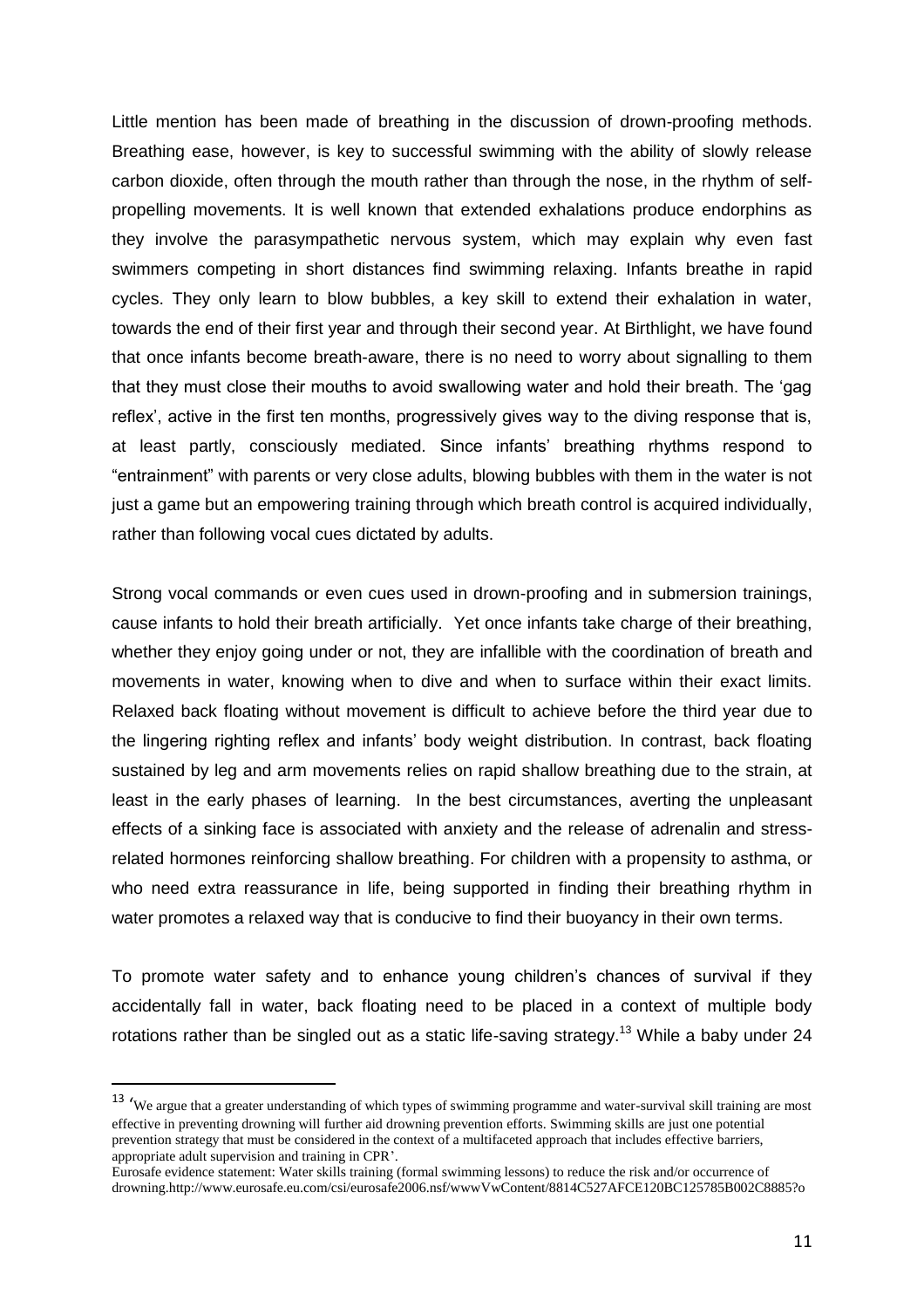months cannot easily propel himself back to the water edge after falling in, games of turning around and reaching a pool bar, a gully or edge may impart potentially life-saving behaviors. The self-confidence of an infant who has already learnt to assess risks and to respond to a variety of playful challenges in water compares favorably with the automated response of back-floating. No situation is a text book one. Since we know that many accidents happen in water where infants could stand up if they did not panic, apart from body rotations, learning to regain footing is the most fundamental water safety practice. In most parts of the world where children learn to swim early as part of a traditional life-style, confidence with crawling and standing up in shallow water are the first basic skills. Anecdotal evidence of toddlers who acquired water safety skills in gentle ways and used these skills successfully after falling in garden ponds or even in rivers match the claims made by drown-proofing schools.

Can early swimming to help save lives be achieved without resorting to forceful roll over and back float survival techniques? Yes, absolutely. Moreover, this is something that all young children, everywhere in the world, would benefit from. For Scandinavian children, swimming competence is mandatory at primary school age yet within the European Union, there has been a decline in school-based swimming lessons since the 1990s. The World Health Organization is considering a global call to action.<sup>1415</sup>

Why not consider a greater focus on early water safety skills within gentle swimming approaches, with the objective of making a statistical difference in the successful prevention of drowning in early years, at least in the 2-4 years' age group? Confidence in regaining footing, the habit of turning around after jumping in, and the ability to swim five meters and grab the water edge or a buoyancy aid are water safety skills that can be effective to save lives while being easily imparted to infants in a playful and highly enjoyable way. Admittedly, regular attendance in classes does require a level of parental involvement that may not be realistic given the limited availability of pools, the costs of access and the demands that life makes on most parents. Yet baby swimming is a popular activity many parents invest in. All

pendocument&context=611D07E20DBA3DE3C12573070039B17E. quoted in ROSPA: Delivering accident prevention at local level in the new public health system, Accident prevention in practice Part 2,WS1.

<sup>&</sup>lt;sup>14</sup> "Drowning is a highly preventable public health challenge that has never been targeted by a global strategic prevention effort. The report sets out current knowledge about drowning and drowning prevention, and calls for a substantial scaling up of comprehensive efforts and resources to reduce what is an intolerable death toll, particularly among children and adolescents," said Dr Margaret Chan, Director-General of WHO.

<sup>15</sup> See Dr Ruth Brenner's investigation at the NIH (National Institute of Health) in the USA (*Archives of Paediatrics and Adolescent Medicine* 2009; 163(3):203-210), showing that swimming lessons provided 88% reduction in the risk of drowning for ages 1-4. Initiatives relying on gentle swimming methods for drowning prevention in early years include: SWIMkids USA, Griffith University Early Years Swimming Research Project (Australia), Safer 3 Water Safety Foundation (USA).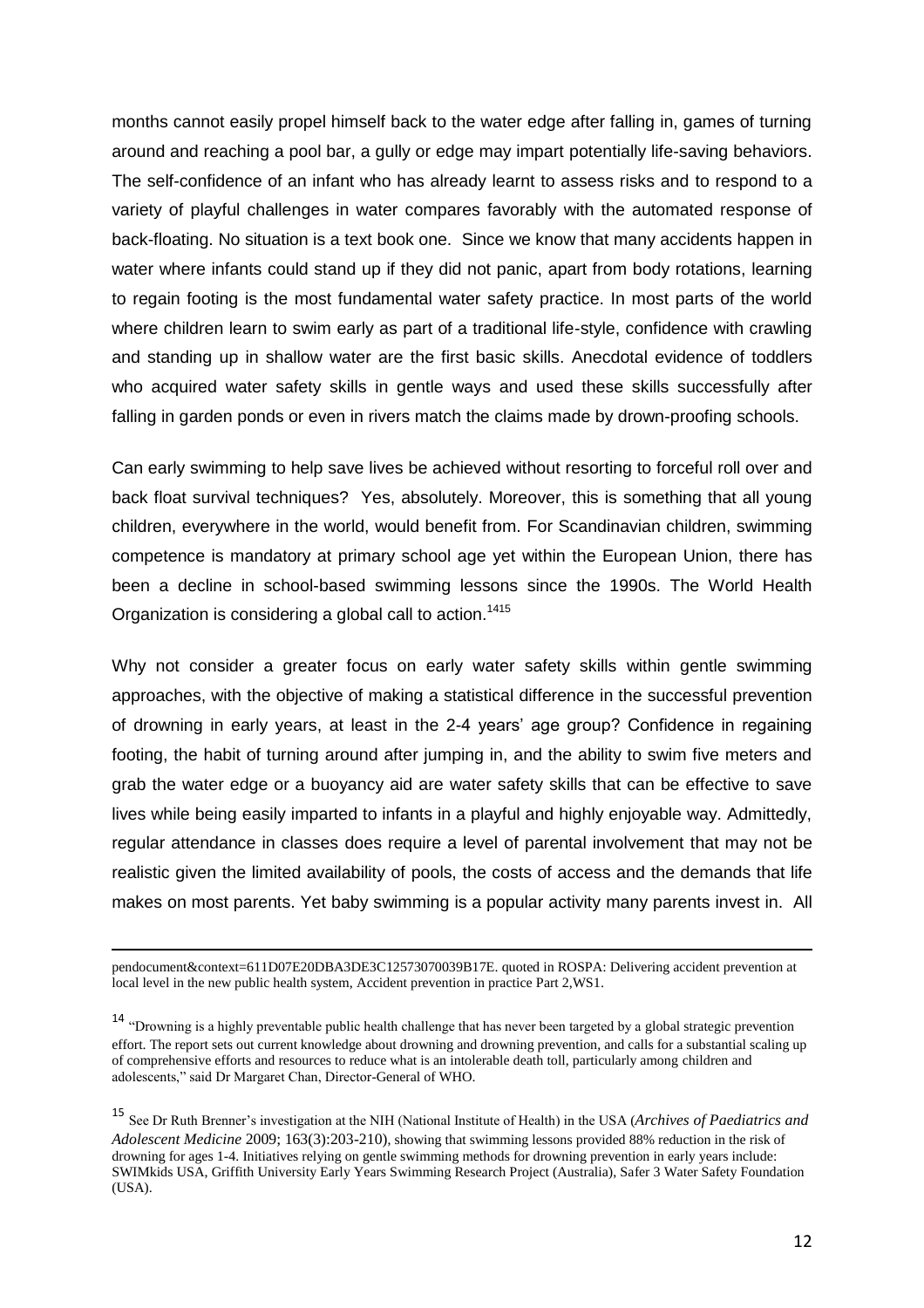respectable swim schools have children's water safety at heart and this is inscribed in the constitution of the Swimming Teachers' Association (STA).<sup>16</sup>

Given the recent increased visibility of drowning risks for infants in the UK, it seems timely to propose a national water safety education campaign for early years, imparting non-violent water safety techniques to parent/baby pairs. At a time when infants are increasingly constrained in car seats and other contraptions, free movement in water can be seen as an early years priority, both for overall development and for increasing chances of survival.<sup>17</sup> In this important campaign, drown-proofing methods have no place: their statistical benefits are unproven and their potential developmental risks are compelling. It is a moral duty for all aquatic teachers of parent/baby pairs to inform parents that drown-proofing methods have possible detrimental effects that disqualify them for application to the population at large from an epidemiological perspective. "Each child matters". In the promotion of water safety, this may be best served by ensuring the wellbeing of all children. Drown-proofing was developed at a time when we did not know much about babies' brains and their environment-sensitive development. It is time to apply cutting-edge science and an innovation mindset to the urgent task of creating the best practices of tomorrow.

<sup>&</sup>lt;sup>16</sup> STA created in 1932 has water safety in several charitable objects:

[http://apps.charitycommission.gov.uk/Showcharity/RegisterOfCharities/CharityFramework.aspx?Registere](http://apps.charitycommission.gov.uk/Showcharity/RegisterOfCharities/CharityFramework.aspx?RegisteredCharityNumber=1051631&SubsidiaryNumber=0) [dCharityNumber=1051631&SubsidiaryNumber=0](http://apps.charitycommission.gov.uk/Showcharity/RegisterOfCharities/CharityFramework.aspx?RegisteredCharityNumber=1051631&SubsidiaryNumber=0)

<sup>&</sup>lt;sup>17</sup> Dr Sigmundsson, Norwegian University of Science &Technology 2010 (better balance, movement and grasping skills than control group up to 5 years. Sigmundsson H., Hopkins B. "Baby Swimming Exploring the Effects of Early Intervention on Subsequent Motor Abilities." *Child: Care, Health and Development, Science Daily* 210, 36 (3): 428 sq. Melbourne AU study 2011 (early years swimmers have higher IOs). German Sports University Cologne 2012 (early water movement promoted better indicators of physical, mental and emotional development compared with a control group. World Aquatic Babies and Children Network, online-

[www.wabc.com.](http://www.wabc.com/) Zelazo P.R., Weiss M.J., "Infant Swimming Behaviors: Cognitive Control and Influence of Experience." *Journal of Cognitive Development* 7 (1); 2006: pp. 1-25. Whitehead L., 2012. "Scientific Benefits of a Baby Swim Lessons." Mesa, Arizona.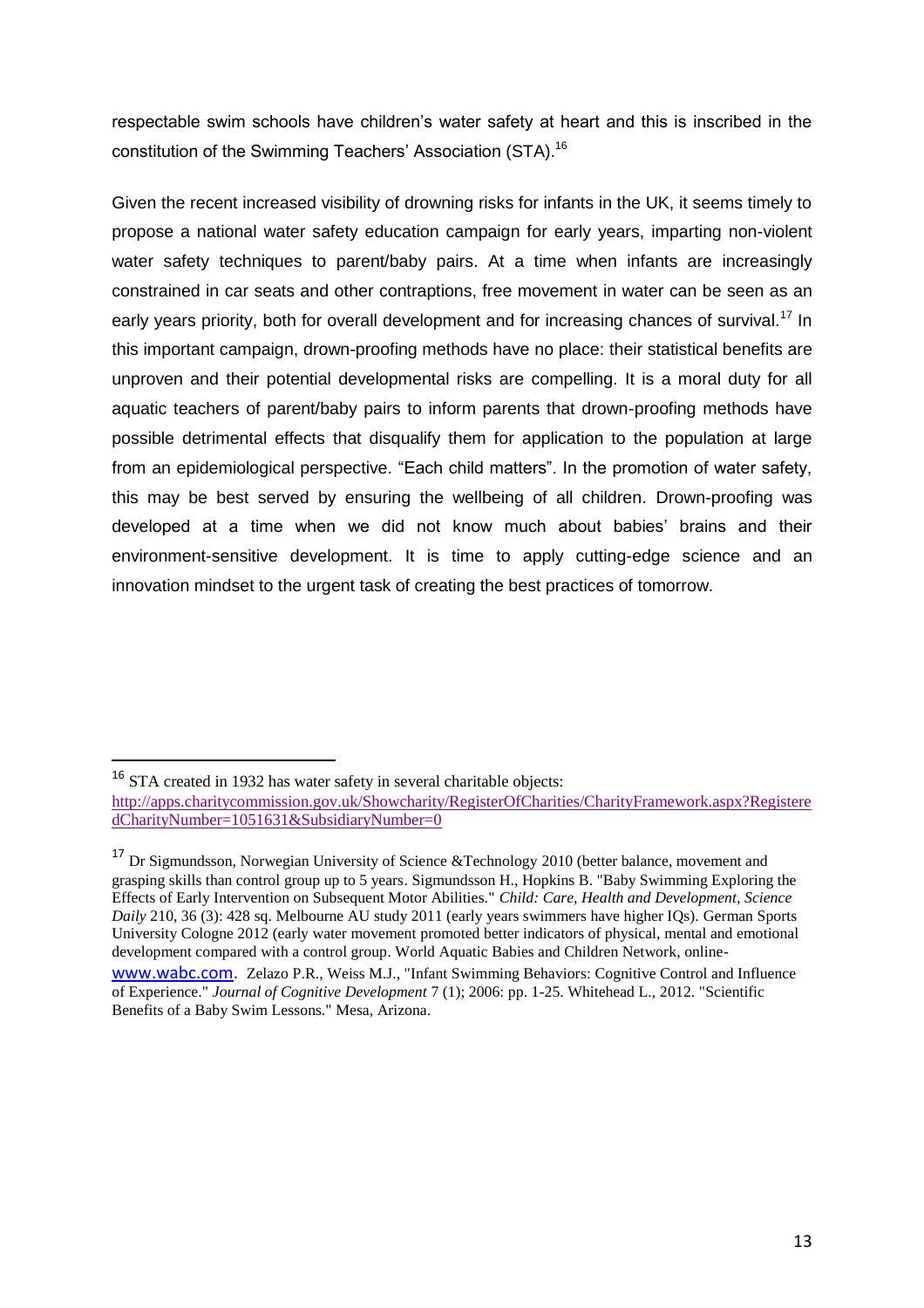#### **INDUSTRY SUPPORT**



**In support of this report all the major UK bodies involved in baby swimming have come together.**

**Dr Francoise Freedman, a medical anthropologist at the University of Cambridge and the founder of Birthlight**, is considered one of the world's leading experts on baby swimming and she says in the report: "Drown-proofing methods through floating have been around for decades, but the techniques are becoming more prevalent and have recently caught widespread international attention – leading to us, uniting as an industry in the UK to speak out about our concerns."

**Kaylë Burgham, Head of Aquatics at STA**, the UK's leading experts in baby swimming teaching and a registered charity dedicated to the teaching of swimming and lifesaving skills, adds: "While we wholly agree that teaching water safety is essential – it's at the core of everything we do - we morally cannot agree with this drown-proofing methodology. There are far gentler child-focussed swimming teaching and water safety practices readily available that parents are advised to follow."

"For STA, the potential neurologically harmful practices of forceful conditioning, as outlined in the report, are simply not justifiable in any circumstance."

**Michael Dunn, RLSS UK Deputy Director of Education and Research said**: "As the drowning prevention charity, the Royal Life Saving Society UK advises against the use of these types of infant self-rescue or survival programmes. The RLSS UK has taken this position following close scrutiny of the evidence base which shows no proven drowning reduction benefit to the infant, and which has raised significant concerns nationally and internally about the potential for an increased risk of drowning during or following participation in these types of programmes.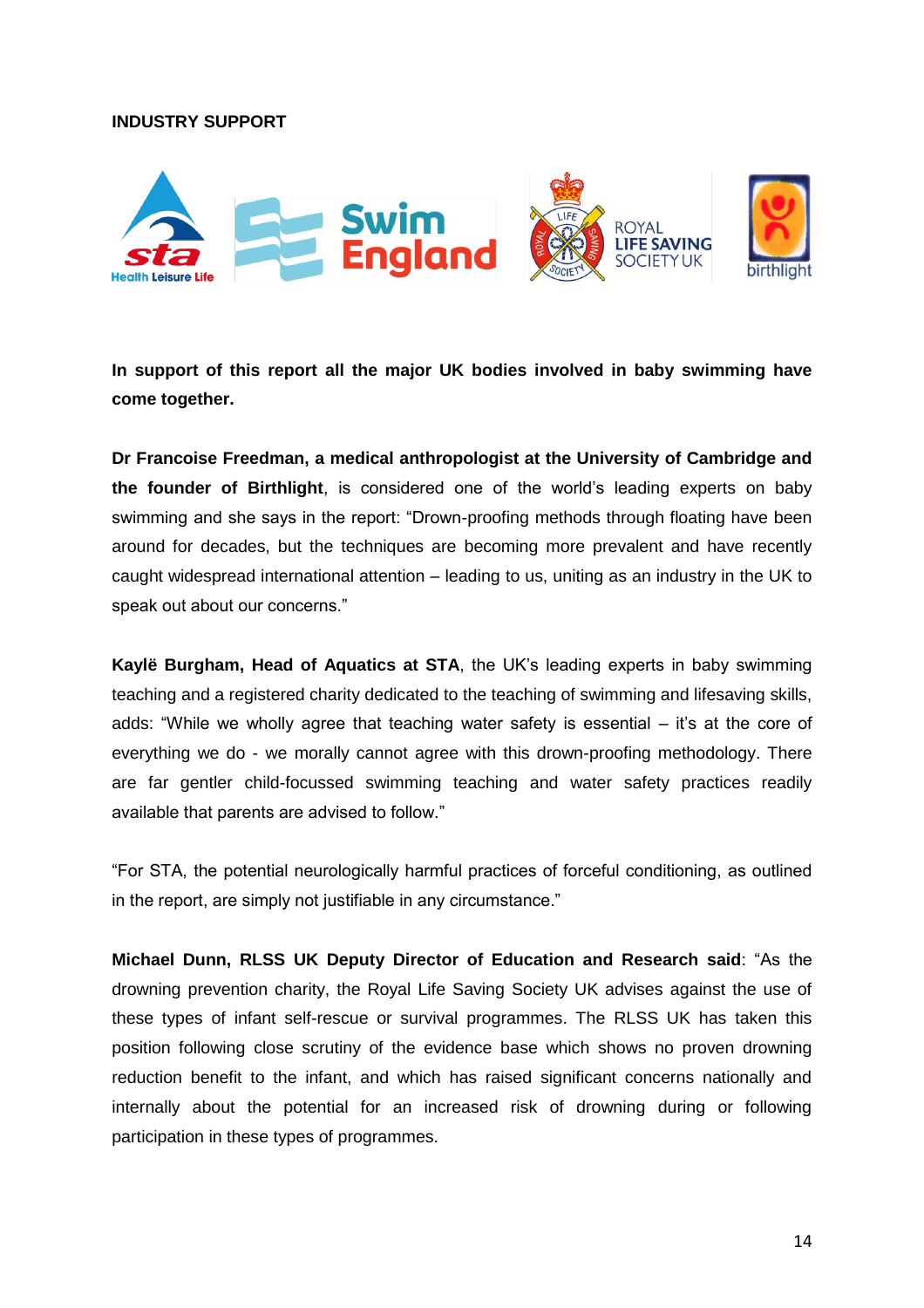The Society does support parent and baby sessions, and basic water safety and swimming lessons for children starting whenever the child is developmentally ready to engage with the activities fully and comfortably."

**Swim England Learn to Swim Director Jon Glenn**, said: "A child's first experience of water and the pool environment should be positive, fun and memorable. It is important that children become comfortable and safe in the water at an early age, but any form of forced techniques are unacceptable. Not only can these be physically harmful, they may also result in children being put off going in the water, leading them to miss out on a lifetime of fun that learning to swim can bring. This is such an important area that it is good to see the whole sector coming together to support this report."



**The UK's leading baby swimming providers' Water Babies, Puddle Ducks and Turtle Tots also support the publication.**

**Paul Thompson, Co-Founder of Water Babies,** said: "We are fully aware of the distress to children the self-rescue technique can cause and regard it as an aggressive, unproven method to make babies 'drown-proof'. Parents who choose this method are well-intentioned, but have unfortunately been misguided. We practice a much gentler, nurturing and holistic approach that enables little ones to develop physically, emotionally and cognitively at an appropriate rate. We have had clients come to Water Babies having used the self-rescue technique and in many cases the children are petrified of water. Instead, we teach safety, but also encourage children to enjoy the sheer fun of swimming with their family for the longterm."

**Ali Beckman, Technical Director of Puddle Ducks**, says: "Personal survival skills should be an integral part of all swimming lessons but there are ways to do this without forcing a child to go through these methods which not only lead to trauma but also a fear of water in general. Forcing rotation movements can also have an impact on a child's physical development as it can interfere with the natural development of postural reflexes. There are